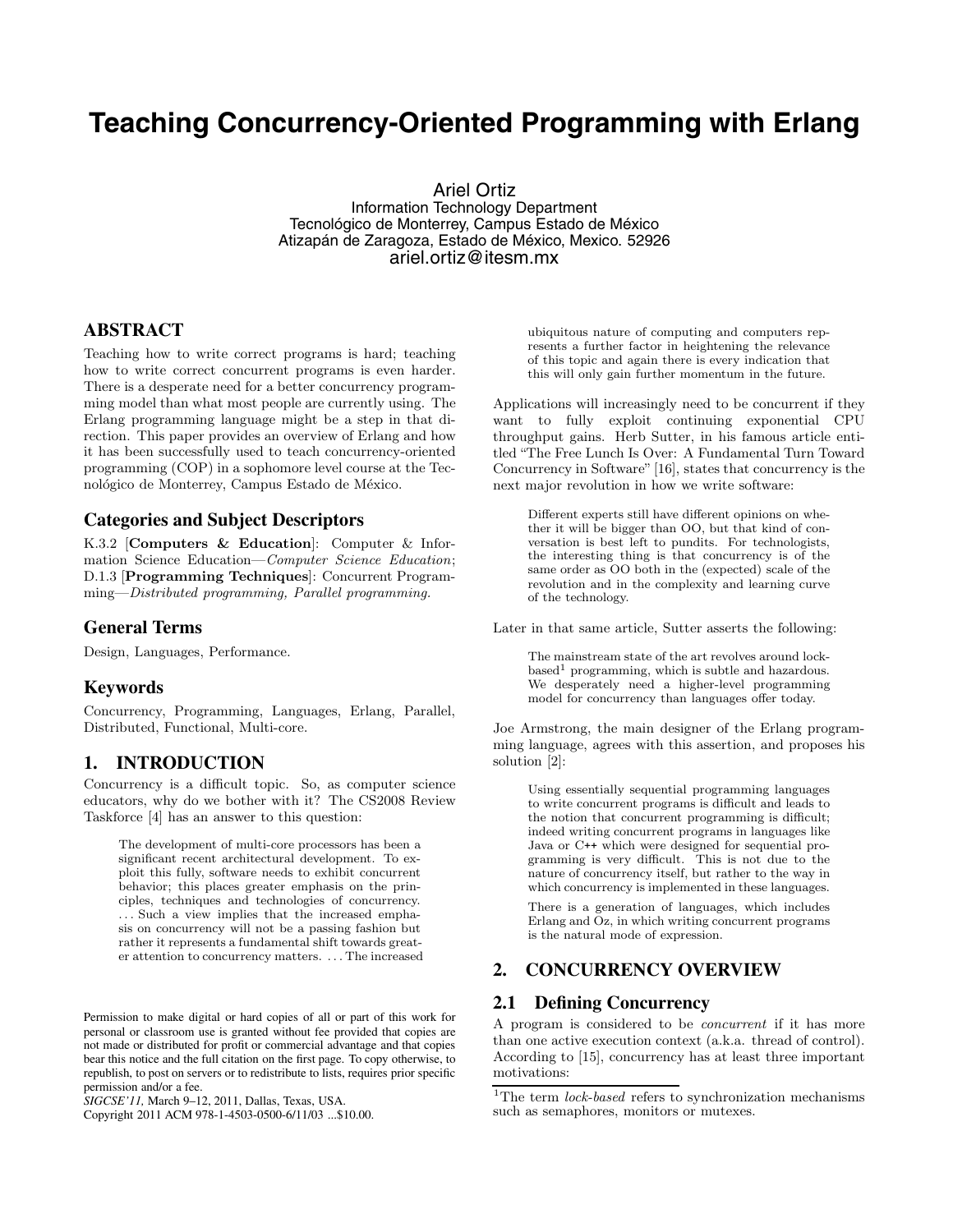- 1. **To capture the logical structure of a problem.** Some programs are said to be embarrassingly parallel. This means that little or no effort is required to separate the problem into a number of independent tasks. Typical examples include: serving static files on a web server, brute force searches in cryptography, and rendering of computer graphics.
- 2. **To exploit extra processors, for speed.** In the past, multiprocessor<sup>2</sup> systems used to be expensive and rare. Today they are cheap and fairly common. Many laptops and even some netbook computers currently come with a dual-core CPU. To use these processors effectively, programs must generally be written with concurrency in mind [7].
- 3. **To cope with separate physical devices.** A program that runs on a group of computers scattered across a network is inherently concurrent. In a similar vein, embedded applications often have separate processors for each of several physical devices. Some examples: medical equipment, home automation, and automobiles.

The term concurrent describes a system in which at least two tasks may be underway at the same time. On a single core processor, concurrency can be achieved using time-shared preemptive threads or processes. A concurrent system is parallel if more than one task can be physically active at once. To achieve this, a multiprocessor system is required. A parallel system is distributed if its processors are associated with devices that are physically separated from one another. Under these definitions, "concurrent" applies to all three motivations. "Parallel" applies to the second and third, while "distributed" applies to only the third [15]. Erlang simplifies the construction of all these types of applications.

### **2.2 Concurrency-Oriented Programming**

Concurrency-oriented programming (COP) is a term coined by Joe Armstrong [2]. He argues that a concurrency-oriented language should offer a good support for concurrency in the same way that an object-oriented language offers good support for objects. In COP, the programmer breaks up the solution of a problem into a number of parallel processes; a concurrency-oriented language should make this easy, while its runtime environment should make it inexpensive.

# **2.3 To Mutate, Or To Not Mutate**

At the end of Part I of [7], there is a "concurrency cheat sheet" that summarizes a set of eleven rules that should be followed in order to write good concurrent code. Although these rules were written specifically for Java, they actually apply to other object-oriented languages that rely on threads and shared memory:

- 1. It's the mutable state, stupid.
- 2. Make fields final unless they need to be mutable.
- 3. Immutable objects are automatically thread-safe.
- 4. Encapsulation makes it practical to manage the complexity.
- 5. Guard each mutable variable with a lock.
- 6. Guard all variables in an invariant with the same lock.
- 7. Hold locks for the duration of compound actions.
- 8. A program that accesses a mutable variable from multiple threads without synchronization is a broken program.
- 9. Don't rely on clever reasoning about why you don't need to synchronize.
- 10. Include thread safety in the design process—or explicitly document that your class is not thread-safe.
- 11. Document your synchronization policy.

Almost all of these rules relate to the difficulties and complexities associated with the synchronization of access to mutable variables and data structures. If mutation is eliminated, most of these problems disappear. Functional programming disallows (or at least discourages) mutation, thus simplifying the development of concurrent programs. Erlang is a functional programming language. When it comes to programming concurrent applications, the consequences of having non-mutable state are enormous. In Erlang, there is no mutable state, there is no shared memory, and there are no locks. This makes it relatively easy to parallelize programs.

# **3. ERLANG OVERVIEW**

Erlang is a general-purpose programming language and runtime environment. Erlang has built-in support for concurrency, distribution and fault tolerance. Named after the Danish mathematician Agner Krarup Erlang, it was developed at the Swedish telecom company Ericsson in the late 1980s. It started as a platform for developing soft real-time software for managing phone switches. It has since been open-sourced and ported to several common platforms. Erlang's minimal set of concurrency primitives, together with its rich and well-used libraries, give guidance to anyone trying to design a concurrent program [10].

In recent years several trade books covering Erlang have been released, including [3, 5, 11]. All of them are geared towards experienced programmers.

# **3.1 Main Features**

Erlang offers some quite interesting features. Here are some of the most relevant ones [6]:

- The language source code is compiled into a platform independent bytecode, which is later executed by a virtual machine (VM).
- A read-eval-print loop (REPL) is provided to allow interactive development and exploration.
- Variables can be bound to a value only once. This is known as "single assignment", and it eliminates several kinds of common concurrency bugs.
- Pattern matching is used to bind variables to values. It can be explicit, as when the = (pattern matching operator) is used, or implicit, as when a function call is processed and a function's actual arguments are matched with its formal parameters.
- The type system is strong and dynamic. Variables are not declared. Types are determined at runtime, as is the viability of any operation.

<sup>2</sup>Most common multiprocessor systems today use a symmetric multiprocessing (SMP) architecture. An SMP machine has two or more identical CPUs that are connected to a single shared memory. These CPUs may be on a single multicore chip, spread across several chips, or a combination of both.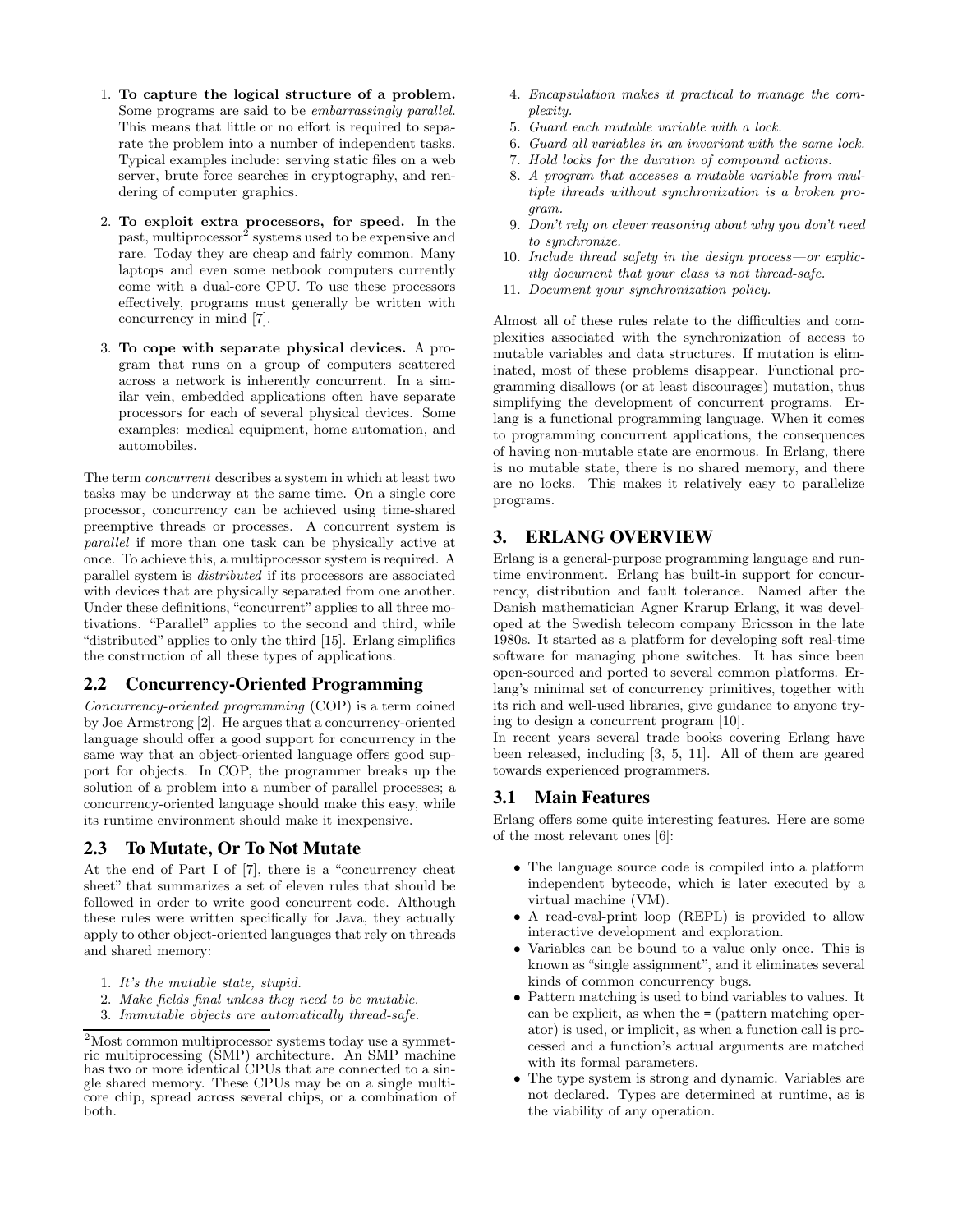- Supported data types include: numbers (integers and floats), atoms, lists, tuples, functions, binaries (untyped arrays), processes, and ports (I/O streams).
- Concurrency is achieved through lightweight processes instead of threads. Unlike threads, processes do not share memory. A typical application can be made from thousands to millions of these extremely lightweight processes. Concurrency belongs to the VM and not the operating system.
- Processes interact only by sending asynchronous messages to each other.
- Location transparency allows sending messages to a process on a local or remote VM using the same semantics.
- Symmetric multiprocessing (SMP) support provides multiple native threads that run Erlang processes. The use of native threads allows machines with multiple CPUs to make effective use of the additional CPUs.
- Garbage collection (GC) is done per process. A system may have thousands of processes, but if GC is only required for a single process, then the collector only touches the heap belonging to that process, thus making collection time practically imperceptible.
- Hot code swapping allows upgrading code without needing to restart an application. This is extremely important for systems that can't tolerate any downtime.
- The standard Erlang distribution comes with the OTP (Open Telecom Platform) framework. OTP is a set of libraries and procedures used for building large-scale, fault-tolerant, distributed applications.
- There are several mechanisms for inter-language working. This means that Erlang code can be combined to work with Java, C++ and quite a few other languages.

Because of its performance characteristics and language and library support, Erlang is particularly good for [10]:

- Irregular concurrency—applications that need to derive parallelism from disparate concurrent tasks.
- Network servers.
- Distributed systems.
- Parallel databases.
- GUIs and other interactive programs.
- Monitoring, control, and testing tools.

On the other hand, Erlang tends not to be well suited for:

- Floating-point-intensive code.
- Code requiring an aggressive optimizing compiler.
- Code requiring non-portable instructions.
- Projects to implement libraries that must run under other execution environments, such as the Java Virtual Machine (JVM) or the Common Language Runtime  $(CLR).$

# **3.2 Examples**

The following examples should give some idea of what Erlang code looks like.

#### *3.2.1 Factorial*

Given the mathematical definition for computing the factorial of a positive number n:

$$
n! = \begin{cases} 1 & \text{if } n = 0\\ n \times (n-1)! & \text{if } n > 0 \end{cases}
$$

This is how it translates into Erlang code:

```
fact(0) \rightarrow 1;fact(N) when N > 0 -> N * fact(N-1).
```
The fact function is implemented by two clauses, separated by a semicolon. The final clause always ends with a period. When fact is called, the actual parameters are tested against the patterns in each clause head in turn to find the first match, then the body (after the arrow  $\rightarrow$ ) is evaluated. Variables, including parameters, are identifiers that must start with a capital letter. The expression after the when keyword is a guard (a condition that places an additional constraint to the function clause). The value of the final expression in the body is the return value of the call; no explicit return statement is needed. As mentioned before, Erlang is dynamically typed, so a call to fact("boo-boo") will compile but will raise a runtime exception when an operation with incorrect argument types is attempted.

#### *3.2.2 List Insertion*

The following code implements the function insert. It takes two arguments: a number N and a list of numbers L in ascending order. It returns a new list with the same elements as  $L$  but with  $N$  inserted in such a place so as to maintain all the elements of the list in ascending order.

 $insert(N, [])$  ->  $[N]$ ; insert(N, $[H|T]$ ) when  $N < H \rightarrow [N,H|T]$ ;  $insert(N, [H|T]) \rightarrow [H|insert(N,T)].$ 

The first clause says that if you try to insert a number  $N$ into an empty list, the result is a one element list containing  $N$ . The second clause says that if you try to insert  $N$  into a list, where  $H$  is the head (first element) of the list and  $T$ is the tail (rest) of the list, and  $N < H$ , then the result is the list  $T$  but with  $N$  and  $H$  placed at the beginning. If these two clauses do not match (in other words, the list is not empty and  $N \geq H$ ), then the body of the last clause calls itself recursively, inserting  $N$  into  $T$ ; the final result is the list returned by the recursive call but adding  $H$  as its head.

#### *3.2.3 Sorting*

Using the insert function from the previous example, an insertion sort algorithm can be implemented in a fairly straightforward fashion:

```
sort([]) \rightarrow [];
sort([H|T]) \rightarrow insert(H, sort(T)).
```
The first clause establishes that an empty list is an ordered list. The second clause says that to sort a list, just insert the head of the list into the result of sorting its tail.

#### *3.2.4 Process Handling*

The following contrived example demonstrates how to use Erlang's concurrency primitives. Figure 1 is a UML sequence diagram [14] that captures the behavior of what the code does.

```
proc_example() ->
    Proc = spam(fun() \rightarrow do-it() end),
    Proc ! {compute, 5, self()},
```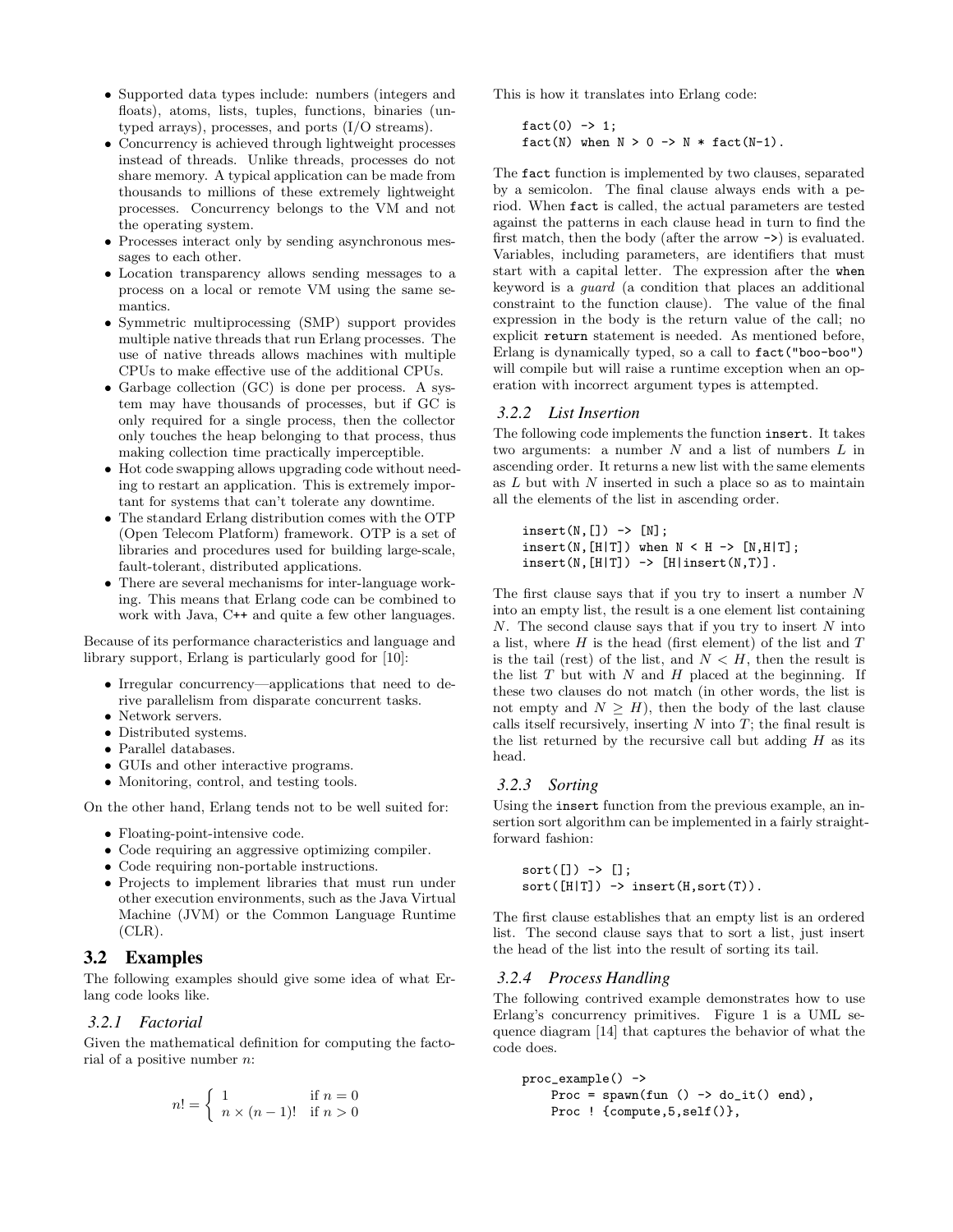

**Figure 1: Creating a process, and sending and receiving messages between processes.**

```
receive
           {\text{result}, R} \rightarrow Rend.
do_it() \rightarrowreceive
           {compute, N, Pid} \rightarrowPid ! {result, fact(N)}
      end.
```
The spawn built-in function creates a new process, returning its process identifier (pid) to the caller. An Erlang process, like a thread, is an independently scheduled sequential activity with its own call stack, but like an operating-system process, it shares no data with other processes—processes interact only by sending messages to each other. The self built-in function returns the pid of the caller. A pid is required in order to send messages to a process.

The new process starts executing the anonymous function (defined using the fun keyword) specified in spawn and will terminate when that function returns.

Messages are sent with the syntax:  $Pid$  ! Message. A message can be any Erlang value, and it is sent atomically and immutably. It is conventional to use tuples<sup>3</sup> containing atoms<sup>4</sup> as messages. The message is placed in the receiving process's mailbox, and the sender continues to execute—it does not wait for the receiving process to retrieve the message.

A process uses the receive construct to extract messages from its mailbox. It specifies a set of patterns and associated handler code and scans the mailbox looking for the first message that matches any of the patterns, blocking if no such message is found. This is the only blocking primitive in Erlang. Like the patterns in function clauses, the patterns in receive options match structures and bind new variables. If a pattern uses a variable that has already been bound to a value, then matching the pattern requires a match with that value [10].

In this code, the proc\_example function creates a new process (bound to variable Proc), then sends it the request message {compute,5,self()}, and finally waits to receive the response message. The new process starts executing the do\_it function, which blocks until it receives the expected message. Once this occurs, it sends the message {result,120} back to the original sender (referred by the Pid variable which got bound to the process identifier returned by the call to self() within the original process). The value 120 is the result of computing  $fact(N)$ , where N=5.

#### *3.2.5 Process Distribution*

Creating a process so that it runs on another network node is also pretty straightforward. There is a special version of spawn that takes the name of the node where the new process will be created and run. Additionally, you must provide the module, name, and argument list of the function to be executed. The distributed version of the proc\_example function from the last section would be as follows:

```
dist_example() ->
    Proc = spawn(mynode@example.com,
                   mymodule, do_it, []),
    Proc ! {compute, 5, self()},
    receive
         {\text{result}, R} \rightarrow Rend.
```
Thanks to location transparency, sending and receiving messages is done just as if all involved processes were running in the local VM.

#### **3.3 Design Principles**

In order to achieve a good level of parallelism on a SMP system, Joe Armstrong gives a few recommendations when programming with Erlang [3]:

- 1. **Use lots of processes in relation to the number of cores.** This will keep the CPU busy. Preferably all the processes should do similar amounts of work.
- 2. **Avoid side effects.** Side effects are mainly produced by mutating shared memory. A disaster might happen if two threads write to common memory at the same time. Systems with shared memory concurrency prevent this by locking the shared memory while the memory is being written to. The main problem with shared memory is that one thread can corrupt the memory used by another thread, even if the code in the first thread is correct.
- 3. **Avoid sequential bottlenecks.** This follows Amdahl's law: The speedup of a program using multiple processors in parallel computing is limited by the time needed for the sequential fraction of the program [1]. Sometimes certain steps of an algorithm have to be done sequentially and not concurrently. If that is the case, the only solution might be to replace or rewrite the algorithm.
- 4. **Write "small messages, big computations" code.** The overhead of setting up a process and waiting for a reply should not be greater than the time required by the process to do the computation itself.

#### **3.4 Drawbacks and Alternatives**

Erlang is not the silver bullet for concurrent programming. Many issues still arise as noted in [10]:

<sup>3</sup>Erlang tuples are a compound data type with a fixed number of terms. They are delimited with curly braces:  $\{Term_1, Term_2, \ldots, Term_n\}.$ 

An atom is a literal, a constant with a name. They are equivalent to symbols in languages like Lisp or Ruby. They must start with a lowercase letter.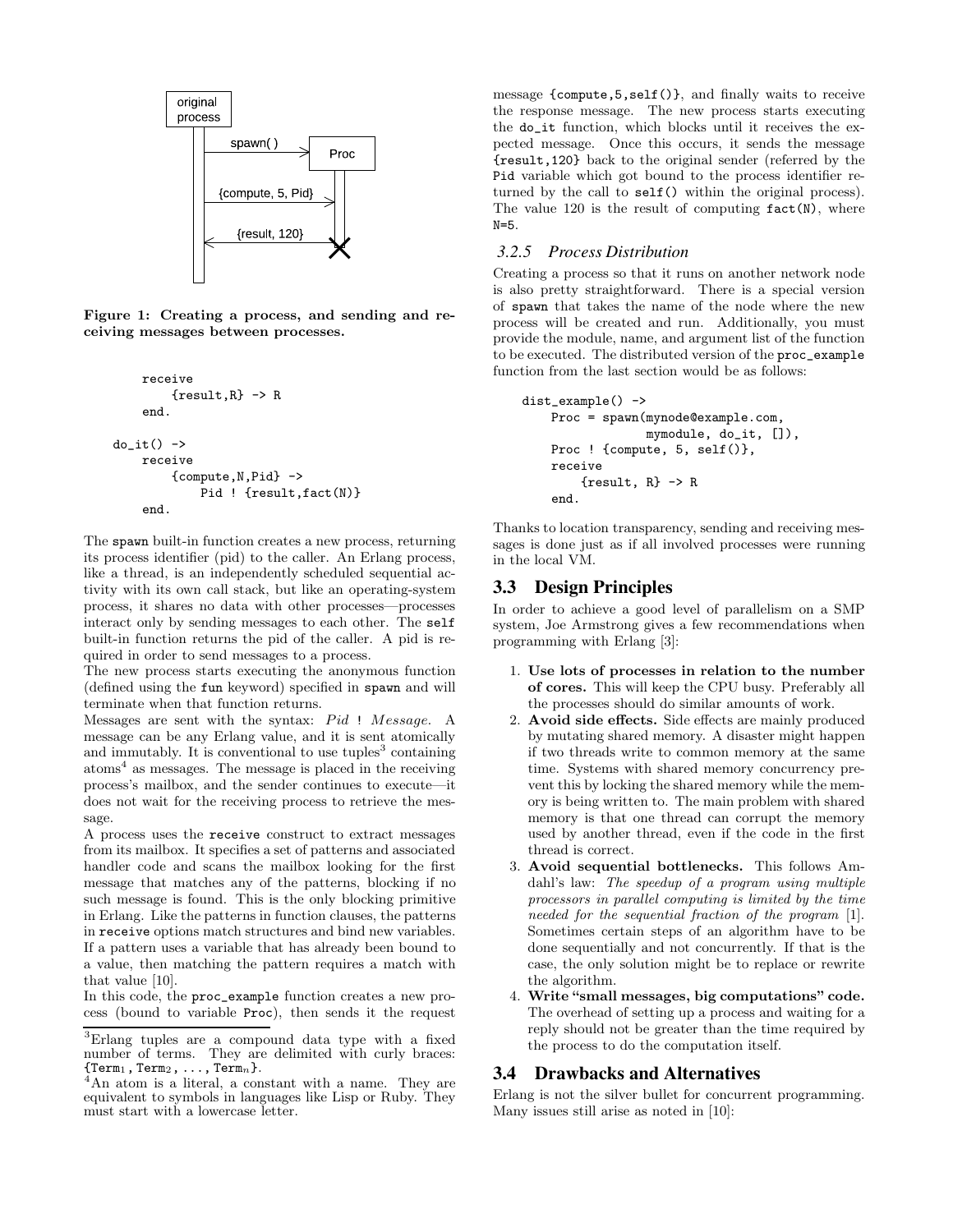All standard errors in concurrent programming have their equivalents in Erlang: races, deadlock, livelock, starvation, and so on. Even with the help Erlang provides, concurrent programming is far from easy, and the nondeterminism of concurrency means that it is always difficult to know when the last bug has been removed.

There are alternative concurrency mechanisms supported by other modern programming languages; some of these might be considered simpler than Erlang's message-passing model, specifically in the context of non-distributed applications. An interesting example worth mentioning is the fairly new Clojure programming language [9]. Clojure is a non-pure functional Lisp dialect that runs over the JVM. It supports threads and shared memory, but it protects the later via software transactional memory (STM). STM is a higherlevel approach to thread safety than the locking mechanisms provided by Java and other mainstream languages. Rather than creating fragile, error-prone locking strategies, shared state can be protected with transactions, which are easier to reason about.

# **4. CLASS EXPERIENCE**

In August 2007, the author introduced Erlang and COP in his Programming Languages course at the Tecnológico de Monterrey, Campus Estado de México. This course is part of a nine semester Computer Systems Engineering undergraduate program, which basically blends together computer science with software engineering.

The author has been teaching this course since 1994, using several different languages at different moments. The languages that have been used in the past include: Scheme, Prolog, Python and Ruby.

# **4.1 Syllabus**

Students usually take the Programming Languages course during their fifth or sixth semester. Its prerequisites include Data Structures and Theory of Computation. The course syllabus, including the approximate number of classroom hours assigned to each topic, is as follows:

- 1. General Concepts of Programming Languages (3 hrs.)
- 2. Functional programming (15 hrs.)
- 3. Parallel programming (12 hrs.)
- 4. Distributed programming (9 hrs.)
- 5. Introduction to Language Translation (9 hrs.)

Erlang is used from topics 2 to 5. At the beginning of the course, students have no previous exposure to Erlang, nor to functional programming for that matter. They start learning the sequential part of Erlang during topic 2. The larger portion of the course, topics 3 and 4, is dedicated to COP. A semester is comprised of 16 weeks, with three classroom hours per week. About 80% of the classroom time is spent in lectures; the remaining 20% is used for quizzes, exams, and a few collaborative activities. Students are expected to schedule an additional five hours a week for extra class activities on their own.

The course final grade is calculated considering the following items: programming assignments 10%, final project 10%, discussion forums 5%, quizzes 15%, quarter term exams 35%, and a final exam 25%. A student requires a final grade of least 70 out of 100 in order to pass the course.

References [5, 15] are used as textbooks. These books were chosen not only due to the adequacy of their content, but also because students have access to them through the Safari Books Online campus subscription [12].

### **4.2 Extra Class Assignments**

During the semester, students are required to use Erlang to develop individually five programming assignments and a final project. A programming assignment consists of three to ten problems. Each problem is solved usually in just a few lines of code. Students are given at least one week to solve each programming assignment.

This is the list of programming assignments:

- 1. **Recursive Functions.** Students solve problems that require a recursive solution and pattern matching. For example: Write a function that, given a list of elements, returns a new list that results from compressing the original list using the run-length encoding (RLE) algorithm.
- 2. **Higher-Order Functions.** Students solve problems that require using higher-order functions<sup>5</sup>. For example: Implement functions that allow to do numerical derivation and integration.
- 3. **Project Euler.** Students select and solve at least ten problems from the Project Euler [13] website, which contains a series of challenging mathematical problems of different difficulty levels that can be solved by writing computer programs in any language.
- 4. **Concurrent Programming.** Students solve problems that involve creating processes, and sending and receiving messages. For example: create a ring of N processes, and send a message M times around all the processes in the ring.
- 5. **MapReduce Exercises.** Students solve problems that use the MapReduce framework [8] in order to run efficiently on an SMP system. For example: Write a function that determines the IP address of the remote host that has the greatest number of accesses to a certain web server by inspecting the corresponding log files. Students also perform benchmarks to evaluate the performance of their solutions.

The first three programming assignments allow students to develop functional programming skills, while the last two focus on parallel programming abilities.

For the final project, students build a complete text based distributed multi-player game, working in teams of two or three people. This is a fairly challenging activity. A different game is requested each semester. So far, these are the games that have been implemented by students: Tic-Tac-Toe, Connect-4, Dots and Boxes, Crazy Eights, Go Fish!, and Collector. To successfully complete the project, the team members must effectively write functional, parallel and distributed code in Erlang, thus demonstrating a good level of COP proficiency.

### **4.3 Results Obtained**

In the last six semesters, 166 students have taken the Programming Languages course with the COP approach using Erlang. 87.35% of those students obtained a passing grade.

<sup>5</sup>A higher-order function takes one or more functions as an input, and/or returns a function as its ouput.